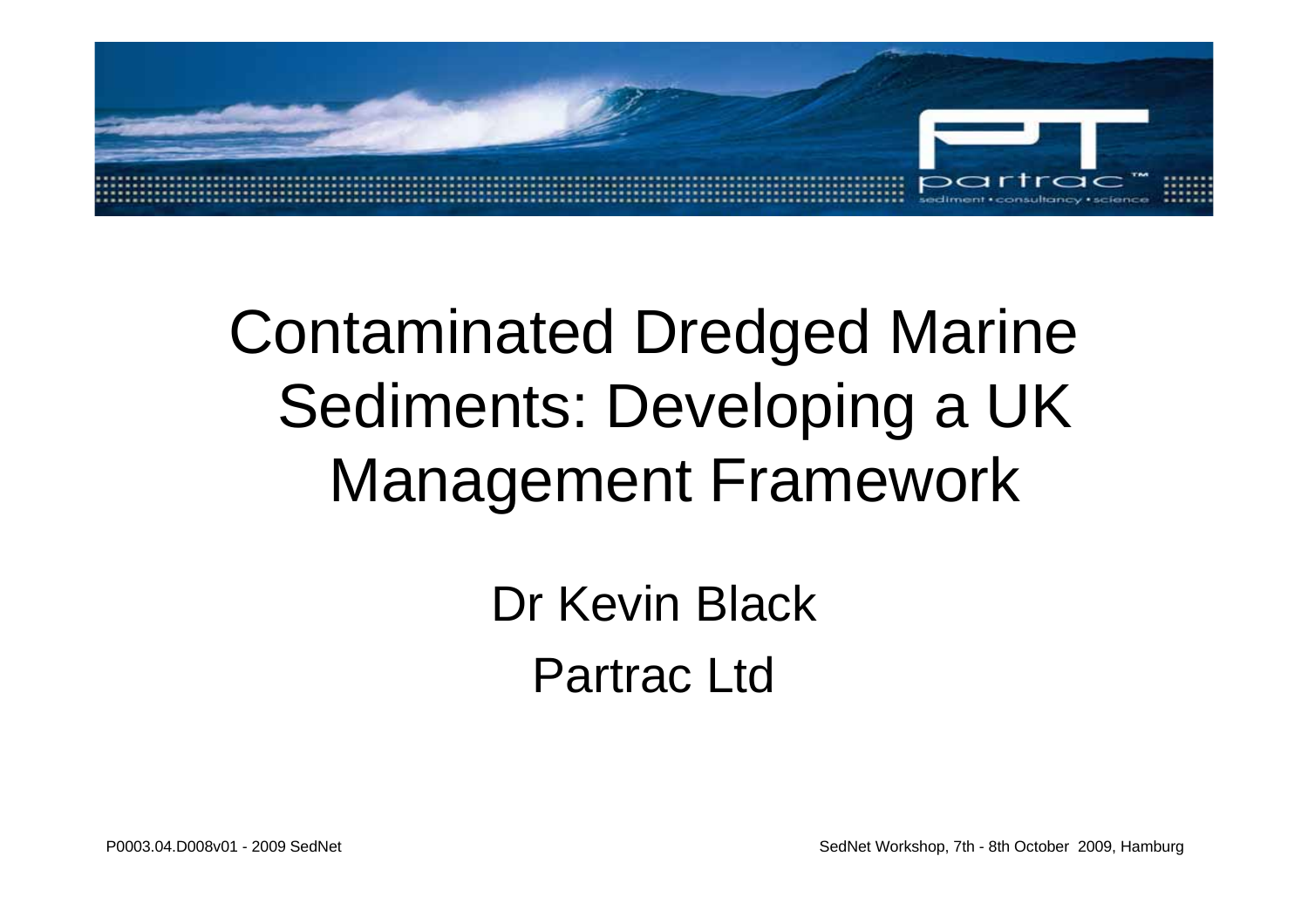

# Document Control

| <b>Version History</b> |      |             |                    |             |
|------------------------|------|-------------|--------------------|-------------|
| Version                | Date | Prepared by | <b>Reviewed by</b> | Approved by |
| V <sub>0</sub> 1       | DATE | <b>NAME</b> | <b>NAME</b>        | <b>NAME</b> |
|                        |      |             |                    |             |
|                        |      |             |                    |             |

|                | <b>Changes from the Previous Version</b> |
|----------------|------------------------------------------|
| <b>Section</b> | <b>Description of Changes</b>            |
|                | $n/a$ – original version                 |
|                |                                          |
|                |                                          |

| <b>Recipient</b>                                                                                               |                | <b>Distribution Method</b> |        |
|----------------------------------------------------------------------------------------------------------------|----------------|----------------------------|--------|
|                                                                                                                | Paper (copies) | <b>PDF</b>                 | Online |
| <b>INAME &amp; COMPANY NAME</b>                                                                                |                |                            |        |
| <b>INAME &amp; COMPANY NAME</b>                                                                                |                |                            |        |
| INAME & COMPANY NAME                                                                                           |                |                            |        |
| Holders of controlled copies will automatically be provided with subsequent approved versions of this document |                |                            |        |
| when they become available.                                                                                    |                |                            |        |

This document is of UK origin and is copyright © 2007 Partrac Ltd. It contains proprietary information <sup>w</sup> hich is disclosed for the purposes of evaluation only. The contents of the document shall not in <sup>w</sup> hole or in part: (i) be used for any other purpose; (ii) be disclosed to any member of the recipient's organisation not having <sup>a</sup> need to know such information nor to any third party, individual, organisation or government; (iii) be stored in any retrieval system nor be reproduced or transmitted in any form by photocopying or any optical, electronic, mechanical or other means w ithout the prior w ritten permission from a Director of Partrac Ltd.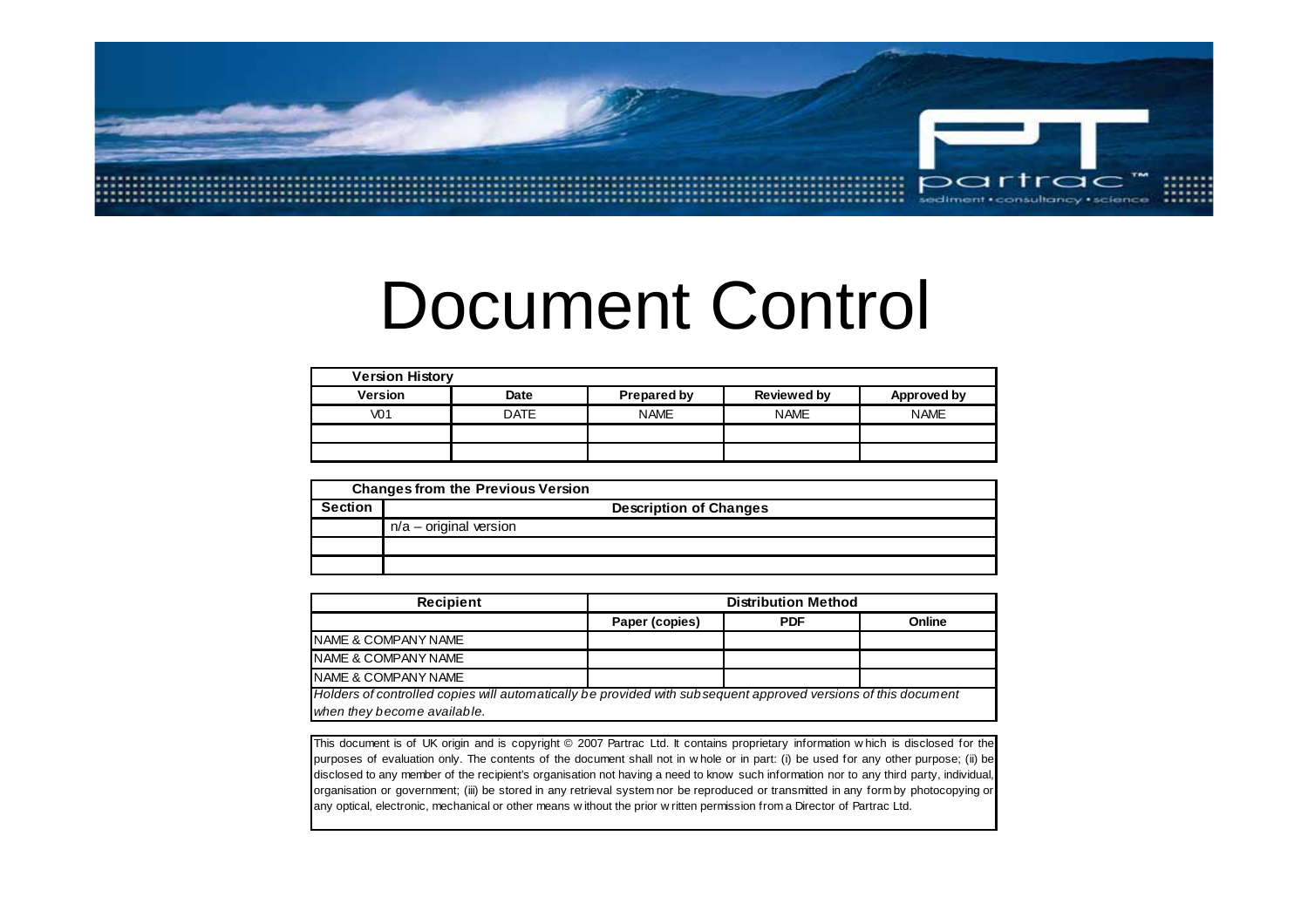

# Research and Support for Developing a UK Strategy for Managing Contaminated **Sediments**

*'a decision that an area needs to be dredged has been taken'*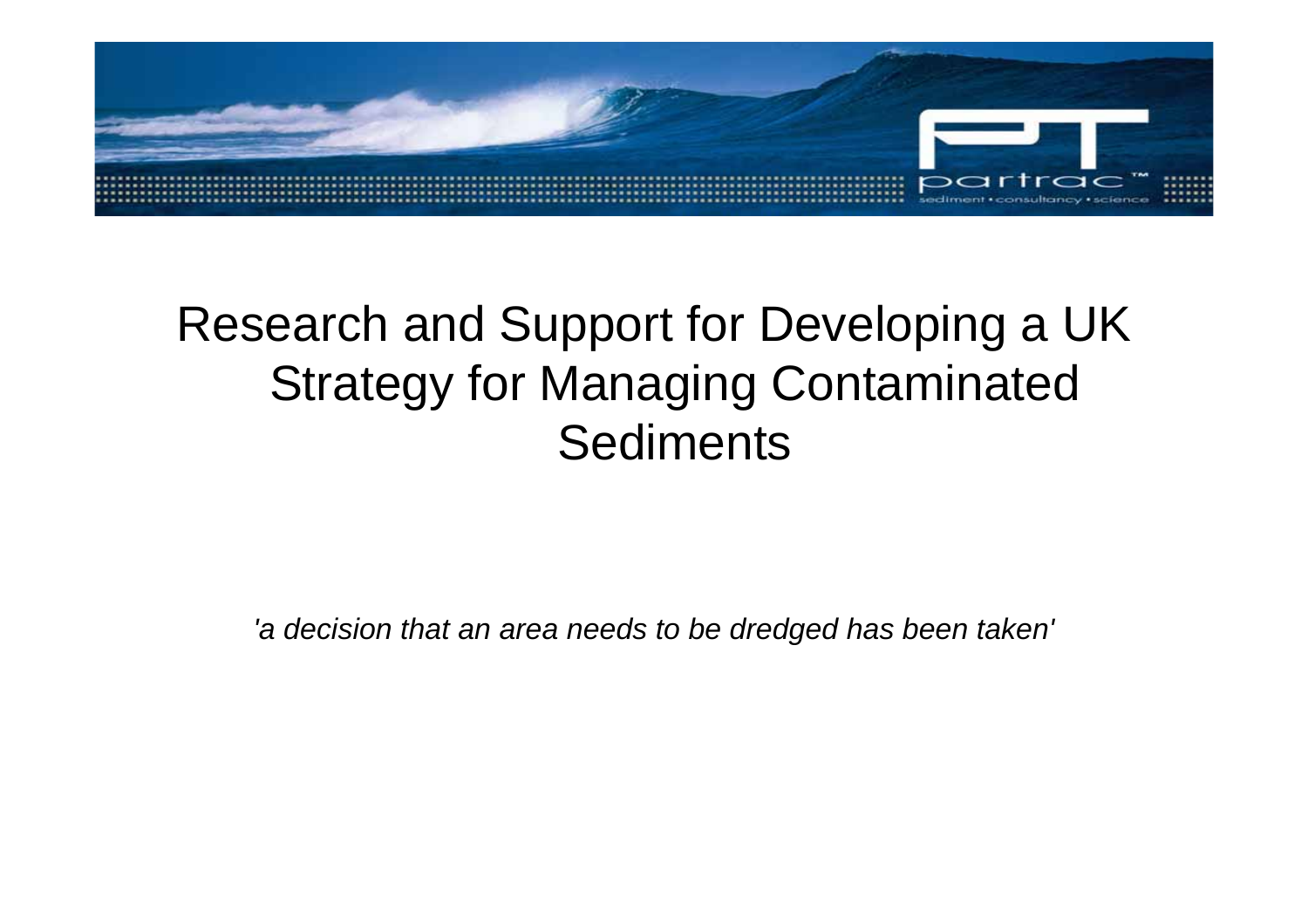

# Project Co-Funders



# Budget Research duration 2.5 years

£**267,809**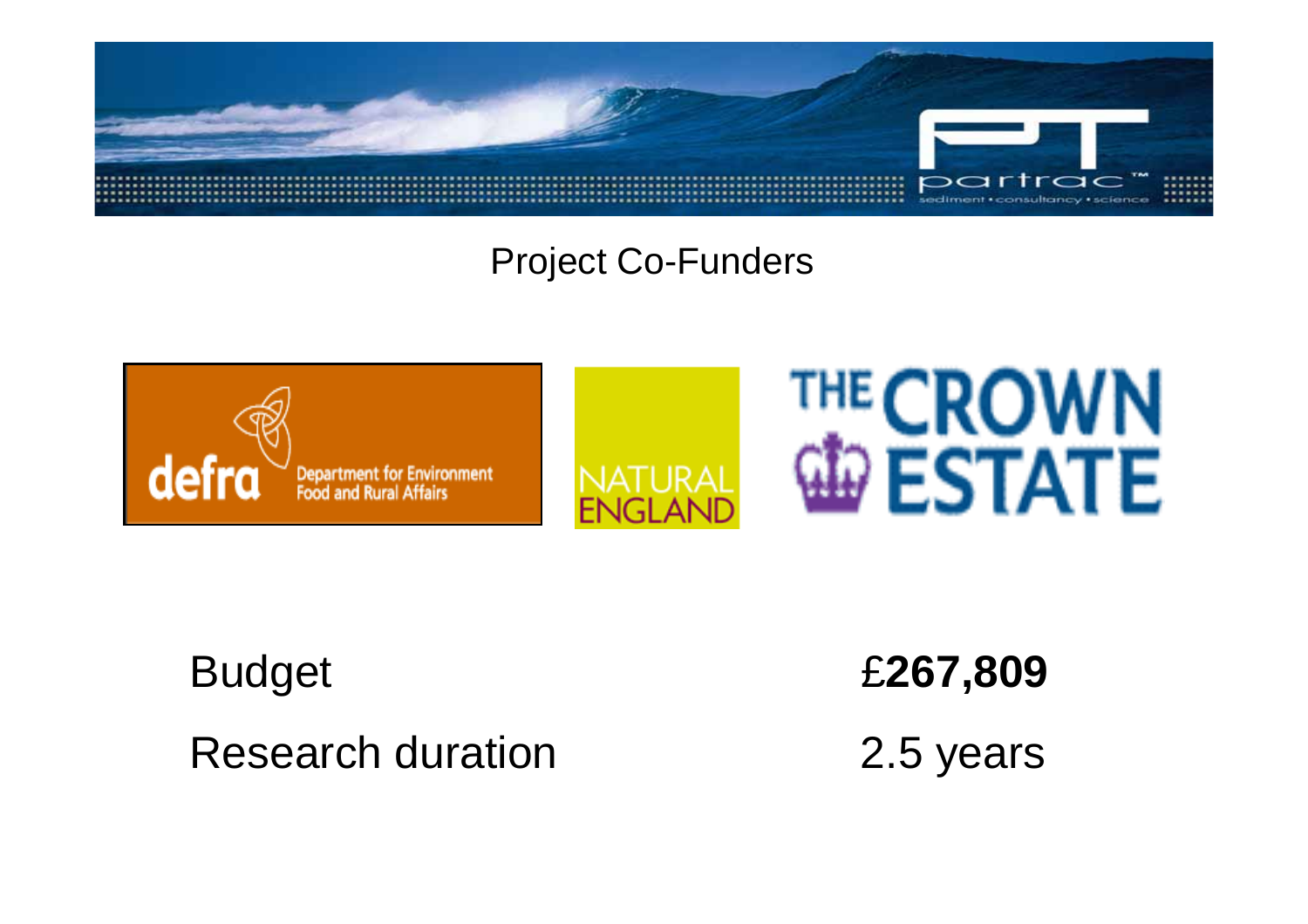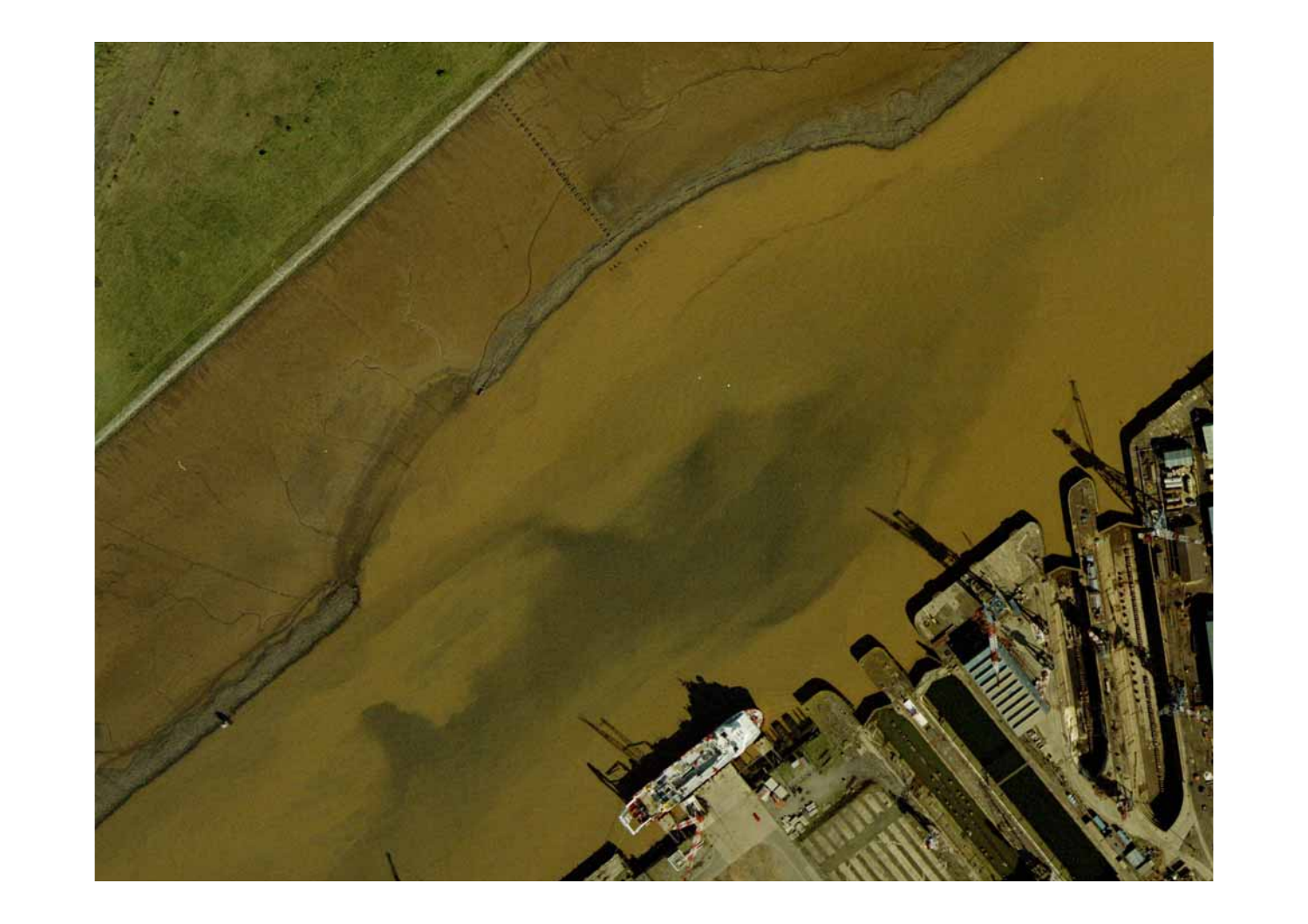

# Managing Contaminated Dredge Sediments

- **Complex and politically charged issue**
- **Requires integrated economic, environmental and social framework**
- **Bias towards dredging needs**
- **Requires a sustainable, long-term solution**
- **Key project components include:**
	- **Problem definition on national scale**
	- **Legal (regulatory) barriers**
	- **BPEO**
	- **Wide consultation**
	- **Waste management**  ↔ **DM management framework**
	- **Information gaps; future R&D**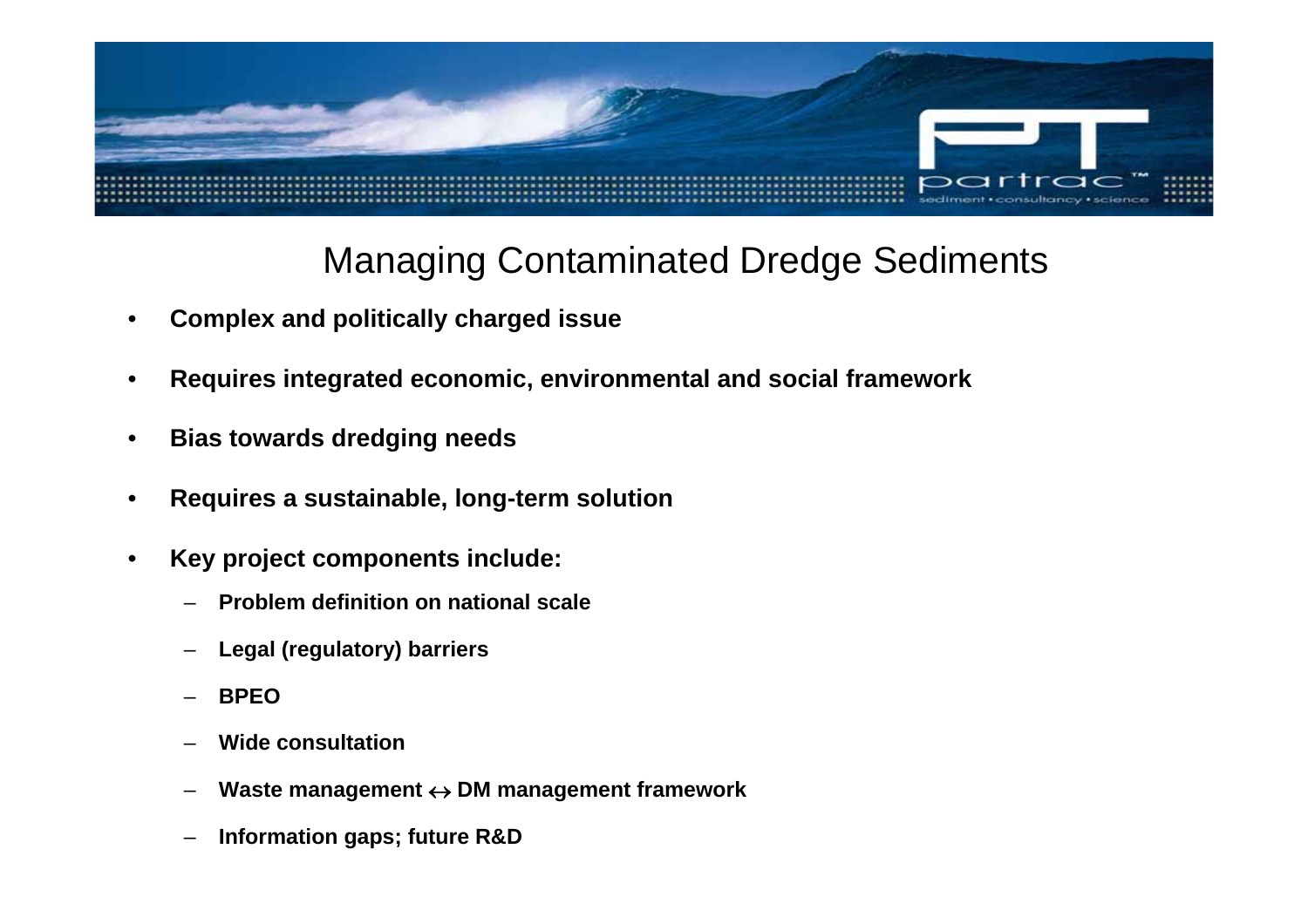

# Project History and Inception

Jan 2006 Internal review by the Defra May 2006 Committee formed:

> CEFAS, Natural England, Welsh Assembly & the Scottish Executive, The Crown Estate, Industry representatives (ABP, BPA, PLA), Major UK conservation agencies and green NGO's (e.g. CCW, JNCC, MCS).

Terms of Reference for this group was *'to assist and facilitate the development of the UK strategy for handling and managing contaminated material to be dredged from UK marine waters, and to support and advise on the practical implementation of the strategy'*.

Feb 2007 Competitive tender issued for Tasks, including Co-ordination Apr 2007 Project commences End Date October 31 2009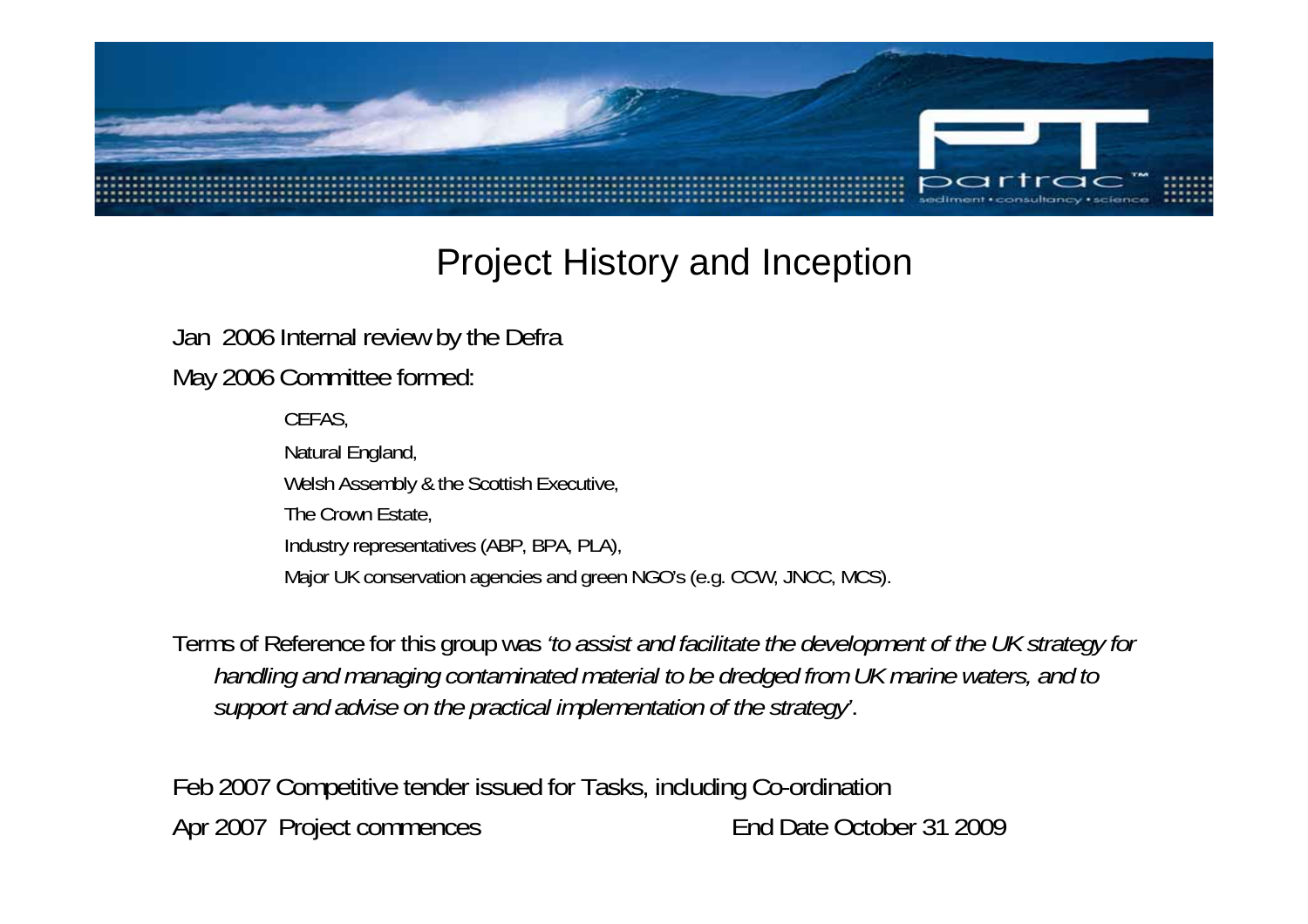

# Project Management Structure

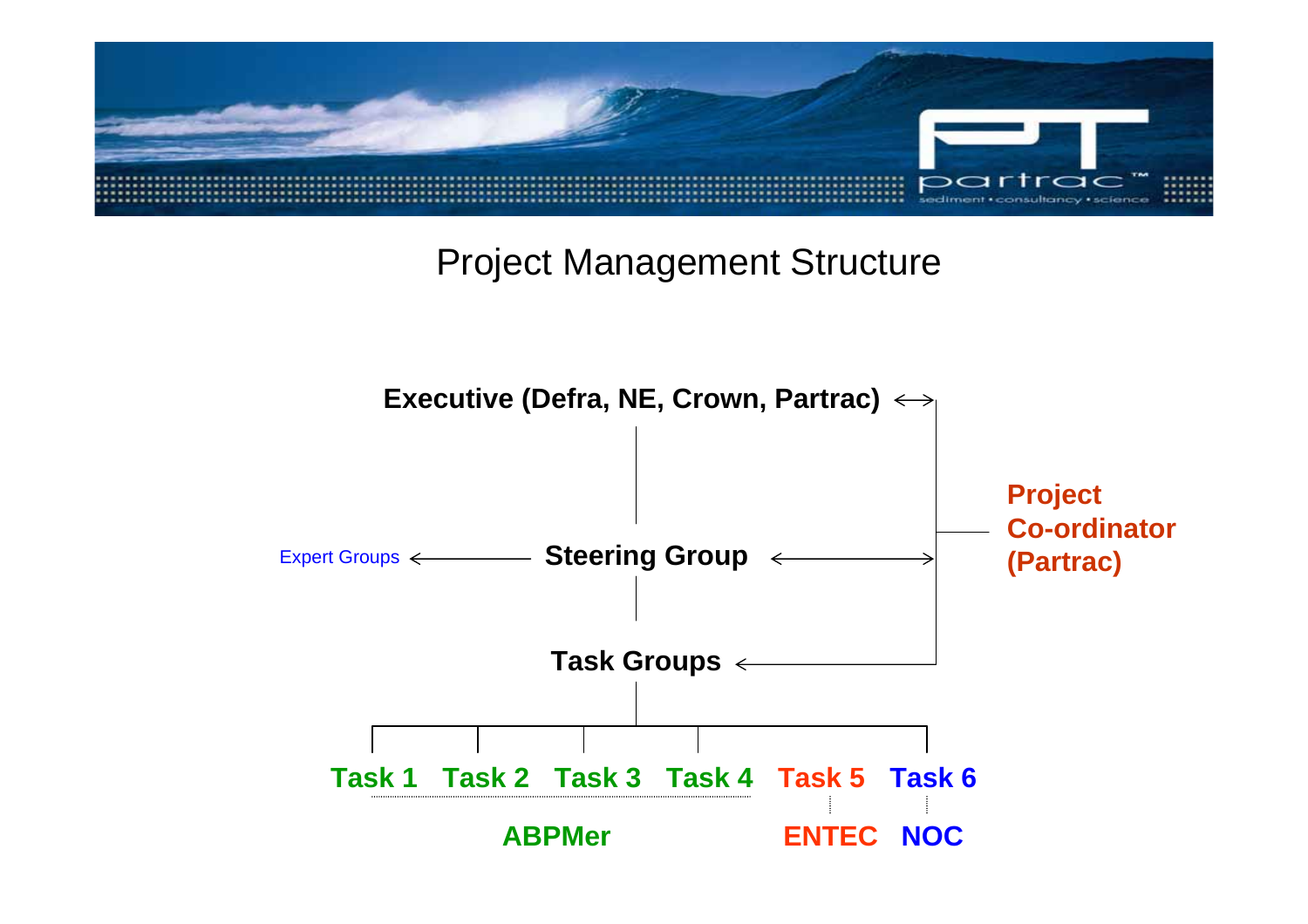

# Project Work Packages

| Task 1 | ABP mer                 | Characterising the issue and delivering a national database of UK CMS                 |
|--------|-------------------------|---------------------------------------------------------------------------------------|
| Task 2 | <b>ABP mer</b>          | Exploring liability and polluter pays isues issues.                                   |
| Task 3 | <b>ABP Mer-</b>         | Identifying existing relevant legislative and regulatory barriers with respect to CMS |
| Task 4 | <b>ABP Mer-</b>         | Establishing Best Practise for the prevention of pollution arising from CMS           |
| Task 5 | <b>Entec</b>            | Establishing Best Practise for current disposal and treatment options for CMS         |
| Task 6 | discovering the unknown | Identifying future R7D related to CMS                                                 |

### **TASK 7** INTEGRATION/DELIVERY

– 'analysis' of the central issues →advise MFA in Defra (ditto for Wales, Scotland, NI)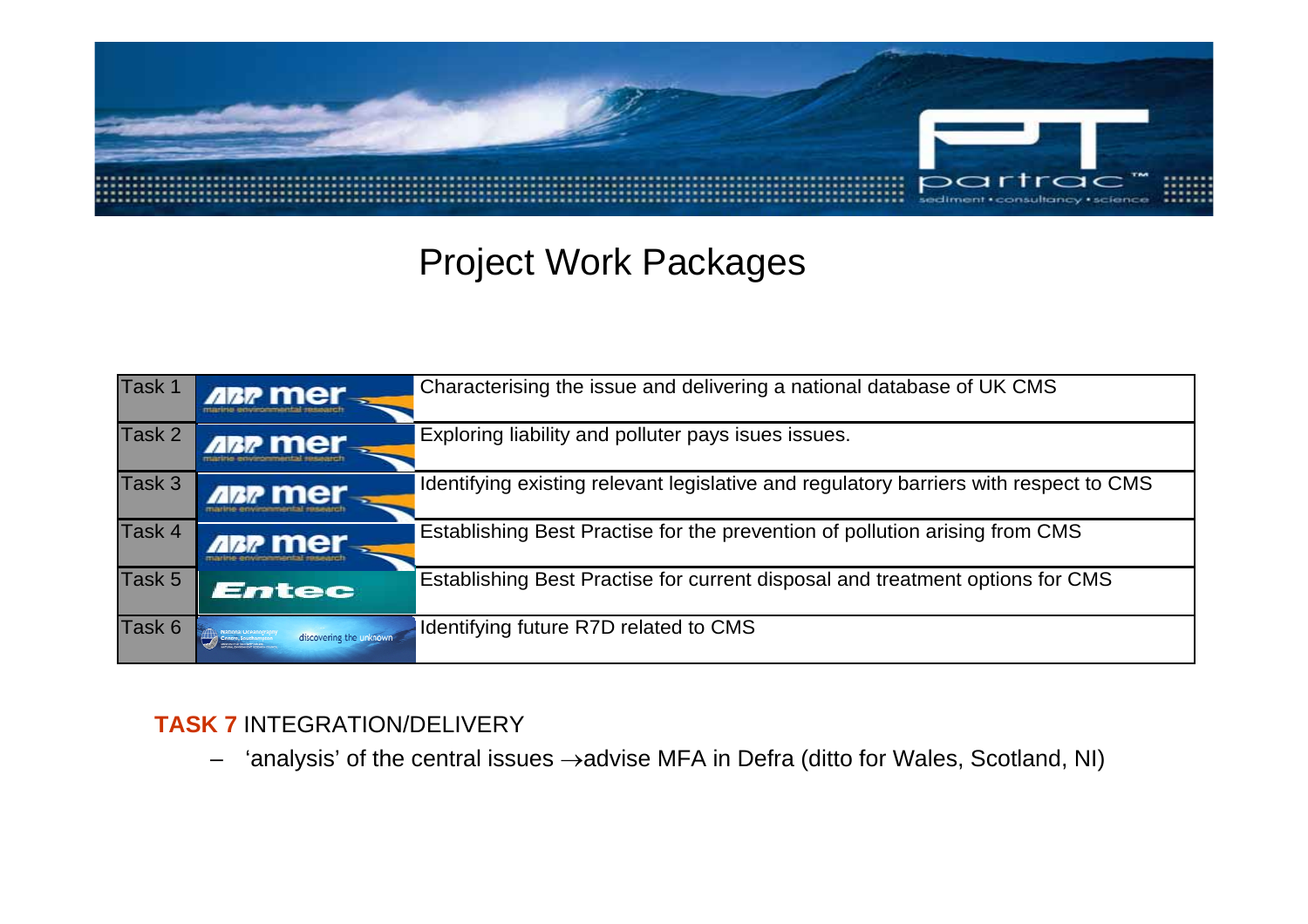

**Task 1** Characterising the issue and delivering a national database of contaminated marine sediments in UK waters.

- Generation of GIS data layers in ArcGis 9.2
- Population with data from;
	- -CEFAS FEPA data
	- -National governments (WAG, SE, NI)
	- -BGS metals in sediments (subject to licensing agreements)
- Sediment type information from MESH
- Sediment fraction information
- AL  $\frac{1}{2}$  scripts
- Stored within Defra MAGIC database; system inter-operability
- Future maintenance? To be defined
- End user access? To be defined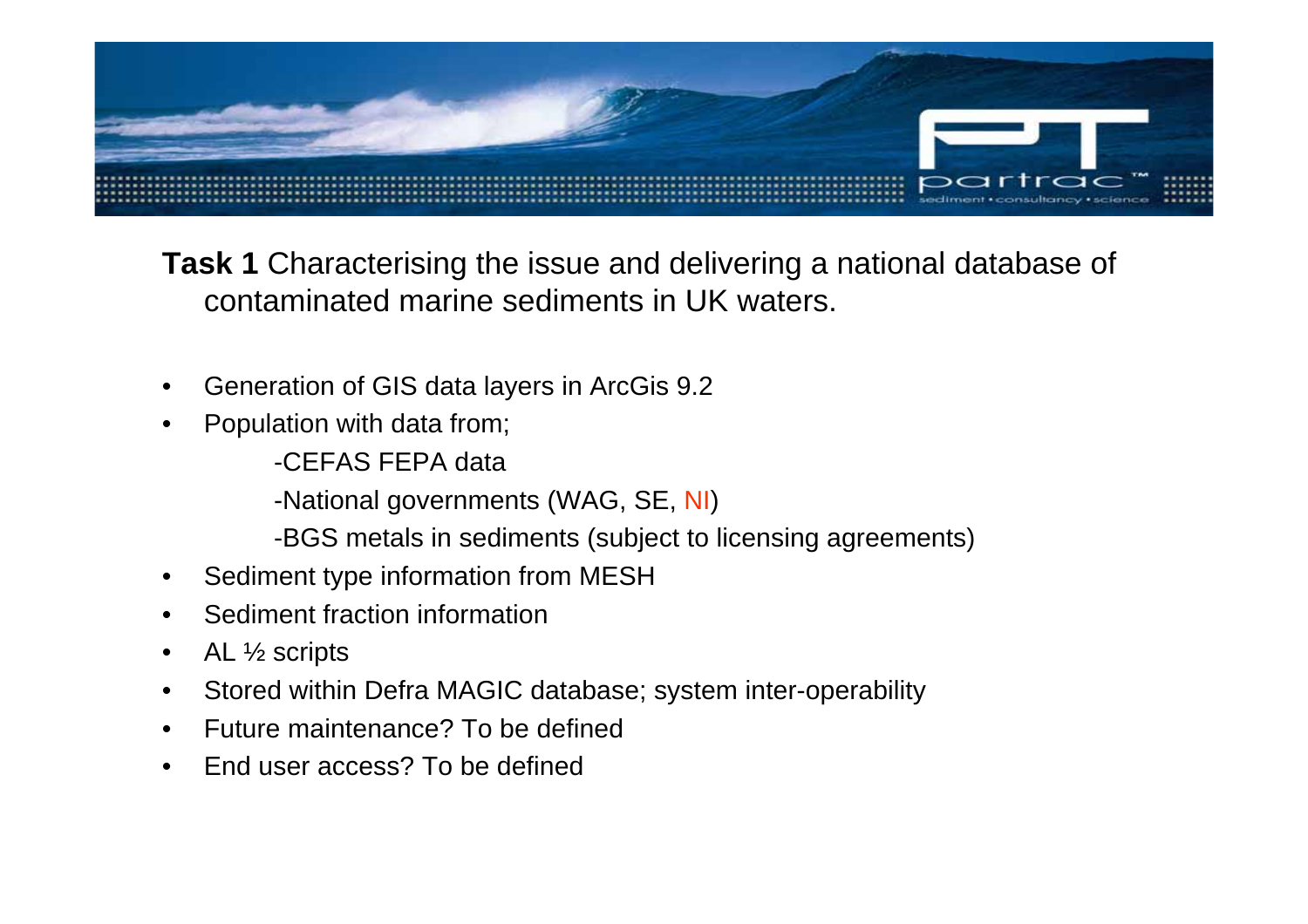

-1.39 55.068 Decimal Degrees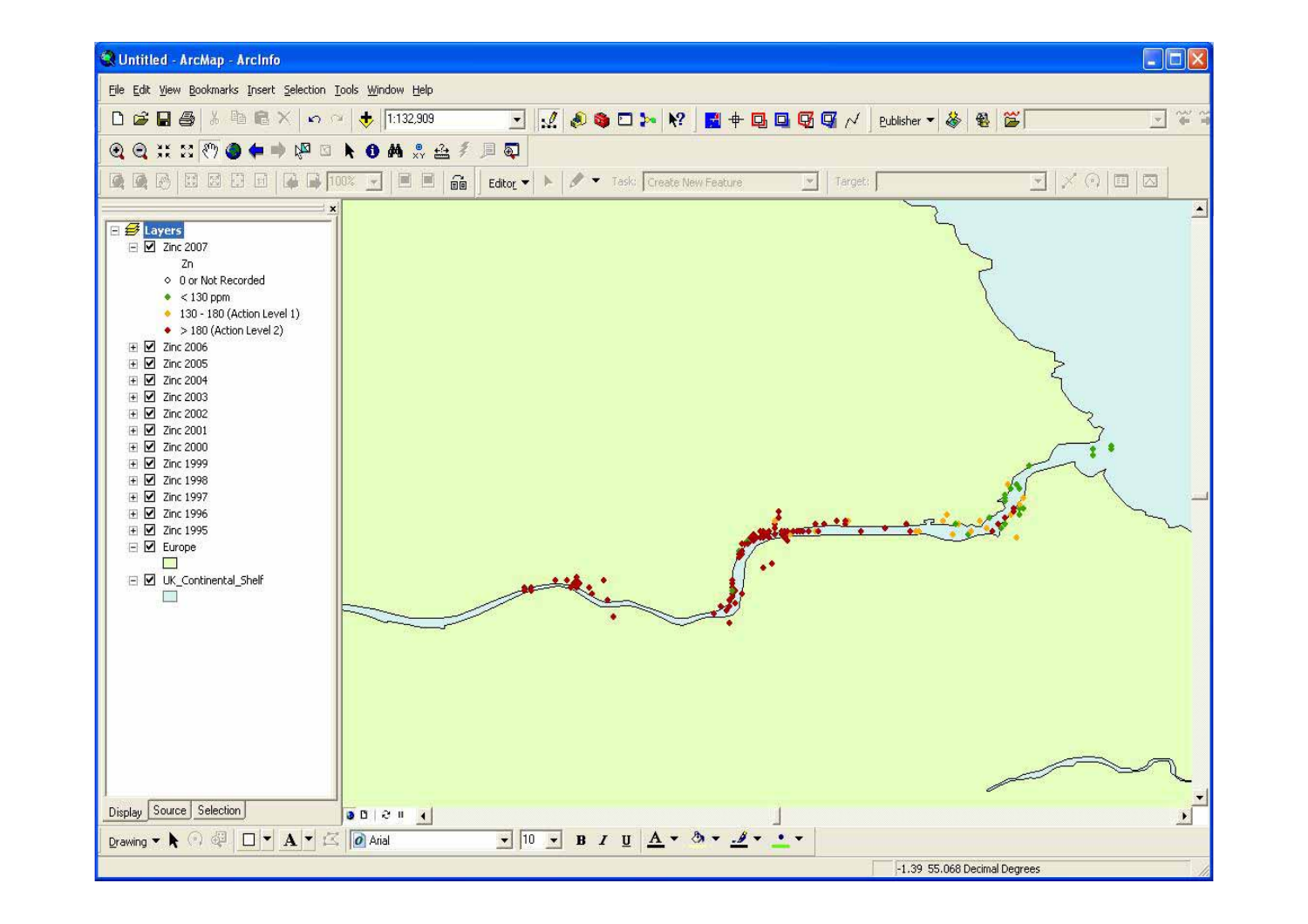

# **Task 2** Exploring liability and the Polluter Pays principle

### PROGRESS Draft report submitted

- Generic examination of the central issues; paper produced for review
- $\bullet$   $\;\;$  Transfer of costs  $\Leftrightarrow$  legal mechanisms
- Importance of the Environmental Liability Directive 2009
- Liability at the point of dredging key focus area
- Liability/risk during transport-disposal
- Examination of supplied case studies ongoing
- Discussions with Defra legal representatives ongoing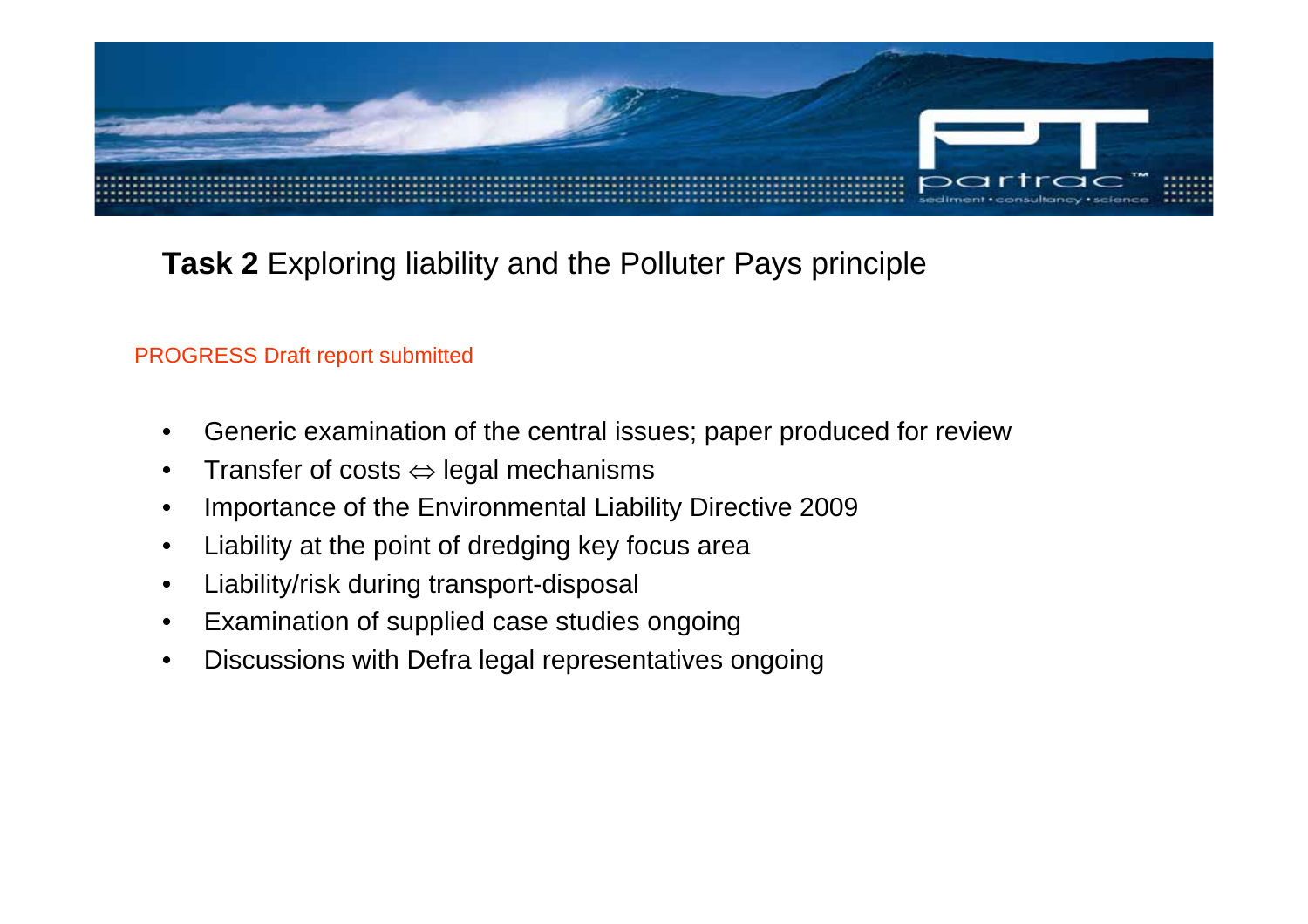

### **Task 3** Identifying existing relevant legislative and regulatory barriers, and guidelines and protocols, with respect to CDMS

### PROGRESS draft report submitted

- Initial review of
	- general legislation of relevance to the CMS management
		- **EU Directives**
		- Domestic legislation (FEPA, CP Act, Marine Bill)
		- EU UK waste management legislation
- Examine classification/categorisation and options available for disposal/re-use within leg. boundaries
- Land versus Marine management trees
- Identification of regulatory barriers  $\Rightarrow$  way forward
- Identify and document connectivity to legislation within other tasks (Task 2 & 5)
- Industry/stakeholder consultation to identify barriers/experience
- Production of narrative identifying key legislation, barriers and present policy area recommendations
	- Case studies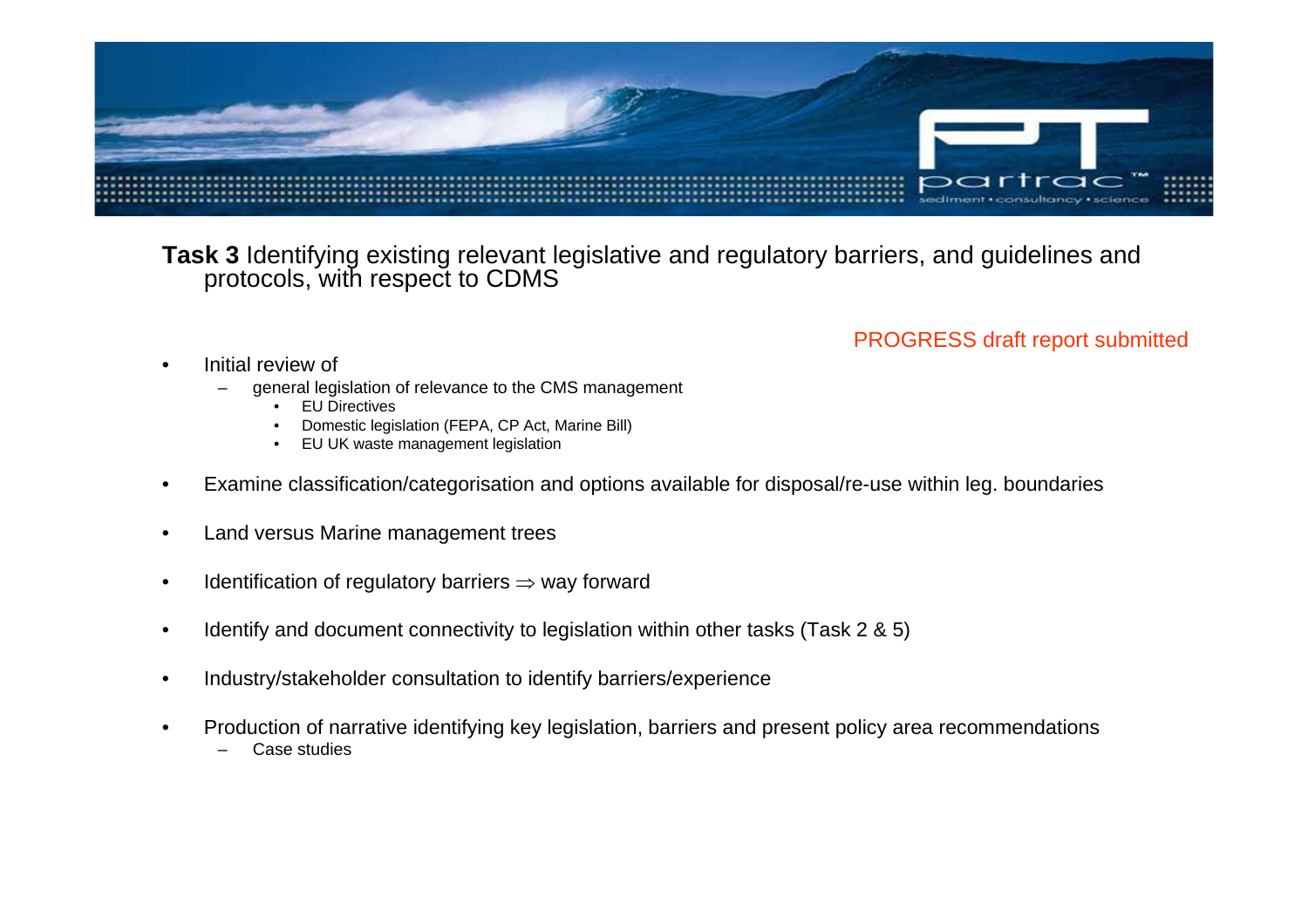

## **Task 4** Establishing best practise for the prevention of pollution arising from CDMS

Simplified Flow Diagram - Source - Pathway - Control

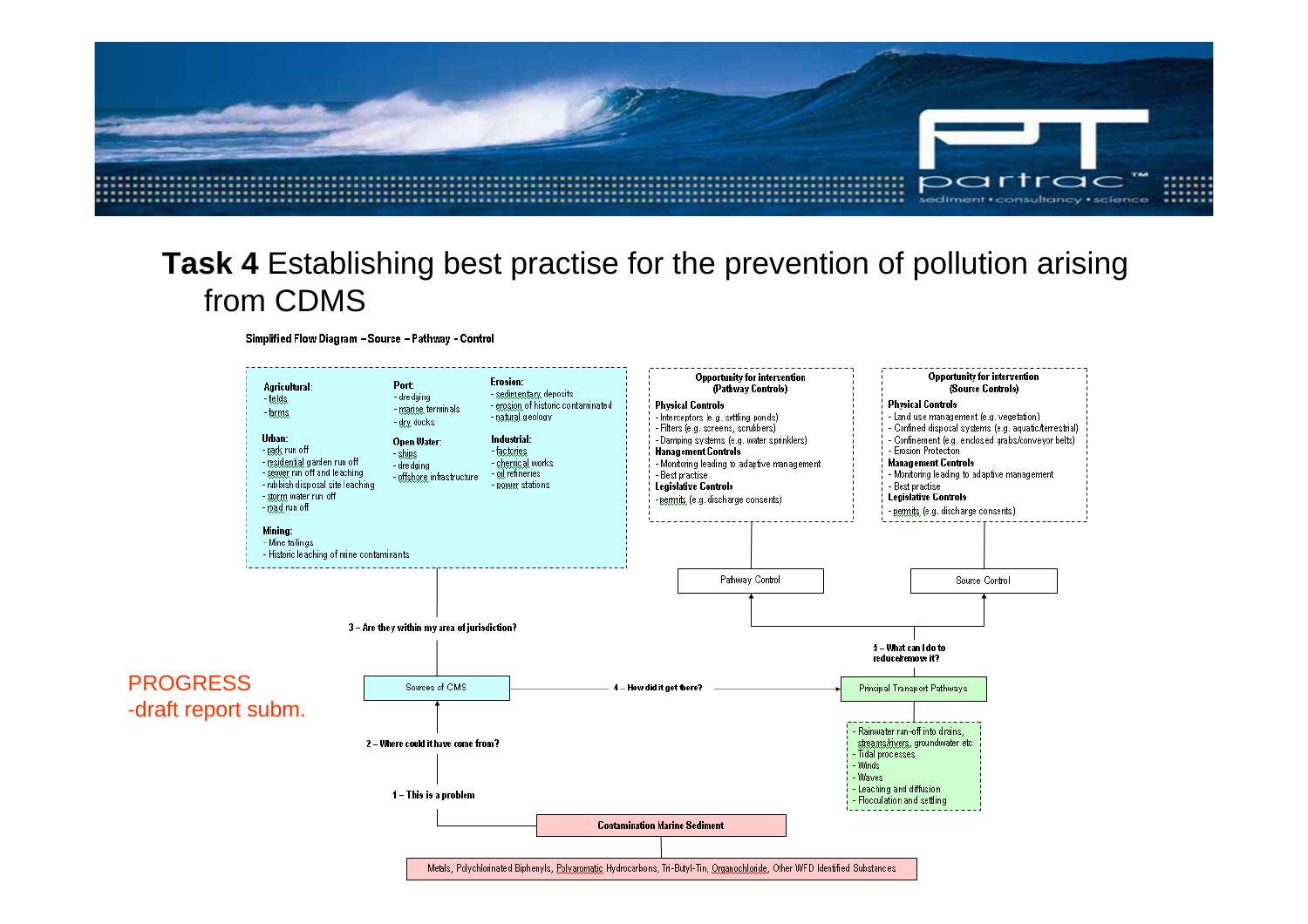

## **Task 5** Establishing best practise for current disposal and treatment options for CDMS

# PROGRESS draft report submitted example of the set of the set of the Second of the Second of the Second of the Second of the Second of the Second of the Second of the Second of the Second of the Second of the Second of the

### **Purpose of this Report**

#### **Background** 1.

#### **Information Sources**  $\mathbf{2}$

| 2.1   | Introduction                               |
|-------|--------------------------------------------|
| 2.2   | <b>Treatment Options</b>                   |
| 2.2.1 | Treatment Options - Consultations          |
| 2.3   | <b>Disposal Options and Beneficial Use</b> |
| 2.3.1 | Disposal Options and Beneficial Use -      |
|       | Consultations                              |

#### **Treatment Options** 3.

| 3.1   | Introduction             |
|-------|--------------------------|
| 3.2   | <b>Treatment Methods</b> |
| 3.2.1 | Pre-treatment            |
| 3.2.2 | Physico-chemical         |
| 3.2.3 | Biological               |
| 3.2.4 | Thermal                  |
| 3.2.5 | Electrokinetic           |
| 32 B  | Immobilisation           |
| 3.3   | Summary                  |

#### **Disposal and Beneficial Use** 4.

| 4.1   | Introduction                               |
|-------|--------------------------------------------|
| 4.2   | <b>Disposal Options</b>                    |
| 4.2.1 | Open Sea with Capping/Isolation Techniques |
| 4.2.3 | <b>CDFs</b>                                |
| 4.2.4 | Land Disposal and Landfill                 |
| 4.3   | <b>Beneficial Use of CMS</b>               |
| 4.3.1 | Backfilling of Aquatic Borrow Pits         |
| 4.3.2 | Engineering                                |
| 4.3.3 | Construction Industry                      |

### **Socio-Economics**  $5<sub>1</sub>$

6.

|       | <b>Summary of BPG for CMS</b>                                |
|-------|--------------------------------------------------------------|
| 6.1   | Introduction                                                 |
| 6.1.1 | Heading $3 - Alt + 3$                                        |
| 6.1.2 | Introduction                                                 |
| 6.1.3 | Sediment Quality Guidelines (SQGs) and<br>Chemical Screening |
| 6.1.4 | <b>Biological Screening</b>                                  |
| 6.1.5 | Disposal of Type 3 (Special Treatment/<br>Disposal) CMS      |
| 6.1.6 | Disposal of CMS at the CAD Facility                          |
| 6.1.7 | The Environmental Monitoring & Audit<br>Programme            |
| .1.8  | Discussion                                                   |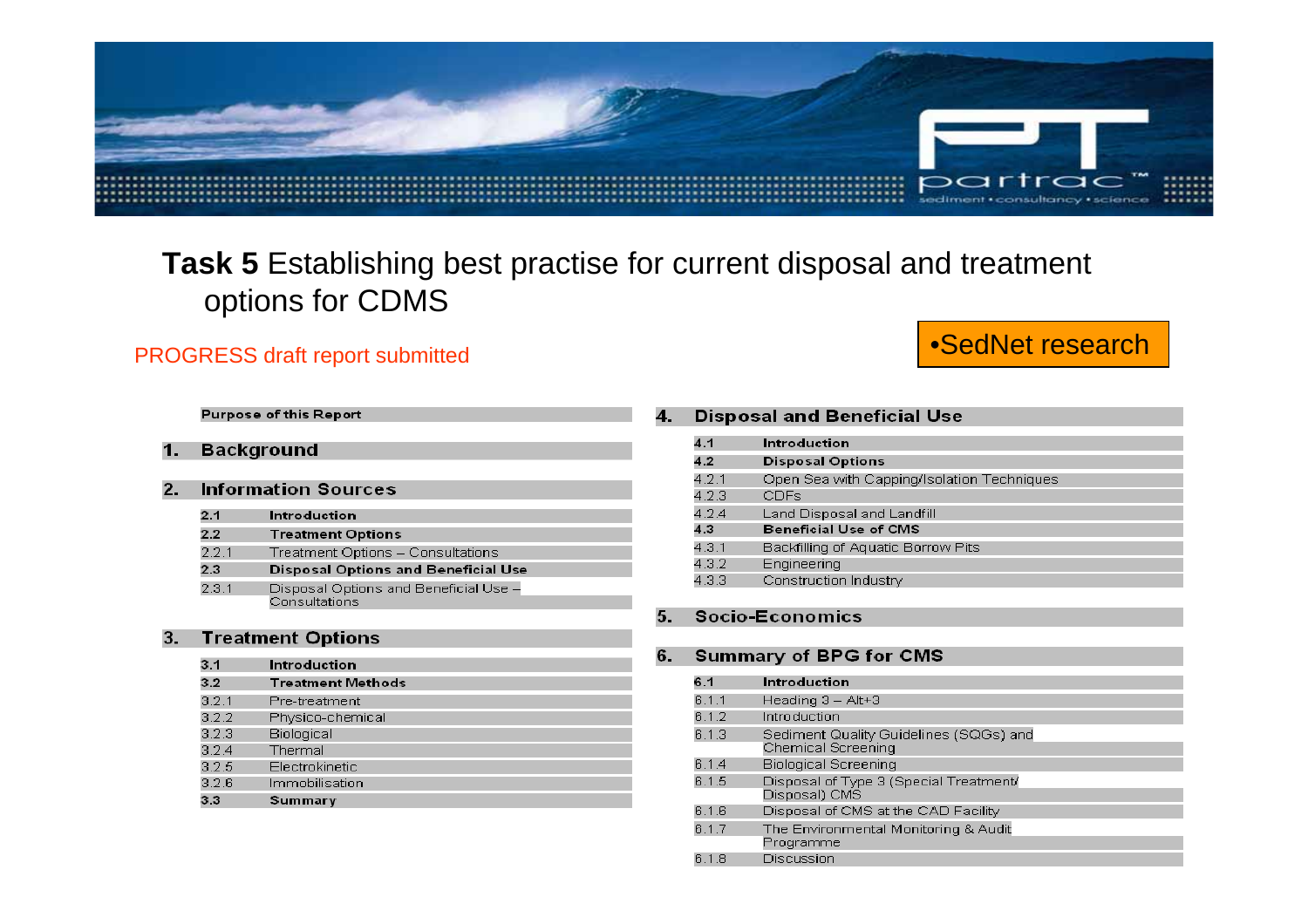

## **Task 6** Identify relevant marine sediment related R&D relevant to the management of CDMS

### PROGRESS draft report submitted

•bibliographic software *Endnote 10*

- •identify gaps and future priorities
- •easily searchable format

•export to a variety of formats

•on-line database

| <b>B TO</b> Author  | Year                 | Title                                                                                       | <b>Journal</b>              | Ref Type                          | URL                                                                                              |
|---------------------|----------------------|---------------------------------------------------------------------------------------------|-----------------------------|-----------------------------------|--------------------------------------------------------------------------------------------------|
| Pesch<br>Peters     | 1995<br>2001         | The role of acid-volatile sulfide and in                                                    | Environmen.<br>Marine Poll. | Journal Art<br>Journal Arti       | http://www.sciencedirect.com/                                                                    |
|                     |                      | Variation of Antickidant Enzyme Act:                                                        |                             |                                   |                                                                                                  |
| Powell              | 1982                 | Changes in the free amino acid pool                                                         | Comparativ.                 | Journel Arti.                     | http://www.sciencedirect.com/                                                                    |
| Powell<br>Pruoli    | 2003<br>2000         | Microbial community variation in prist.                                                     | FEMS Micr.<br>Marine Envi.  | Journal Art<br>Journal Arti.      | http://www.sciencedirect.com/                                                                    |
| Pruell              | 2000                 | Organic contaminant distributions in                                                        | Marine Envi.                | Journal Arti                      | http://www.sciencedirect.com/                                                                    |
| Raisuddin           | 2007                 | Organic contaminant distributions in<br>The copepod Tigriopus: A promising                  | Aquatic Tox.                | Journal Art                       | http://www.sciencedirect.com/                                                                    |
| Rajasekaran         | 1998                 | Microfabric, chemical and mineralogi                                                        | Ocean Engi                  | Journal Arti.                     | http://www.sciencedirect.com/                                                                    |
| Ramaiah             | 1993                 | Ecological and laboratory studies on                                                        | Marine Poll.                | Journal Arti.                     | http://www.sciencedirect.com/                                                                    |
| Rentz               | 2005                 | Benzo(alpyrene co-metabolism in the                                                         | Environmen.                 | Journal Arti                      | http://www.sciencedirect.com/                                                                    |
| Roach               | 2005                 | Assessment of metals in sediments f.                                                        | Marine Erm                  | Journal Arti.                     | http://www.sciencedirect.com/.                                                                   |
| Roach               | 2001                 | Using benthic recruitment to assess t.                                                      | Environmen.                 | Journal Arti                      | http://www.sciencedirect.com/                                                                    |
| Robertson           | 1989                 | National Status and Trends Program                                                          |                             | <b>Book</b>                       |                                                                                                  |
| Rodriguez-D.        | 2006                 | Preliminary study on the phagocytic a                                                       | Aquaculture                 | Journal Arti.                     | http://www.sciencedirect.com/                                                                    |
| Rodriguez-S.        | 2002                 | Trace metals in striped mojarra fish (                                                      | Marine Poll                 | Journal Arti.                     | http://www.sciencedirect.com/                                                                    |
| Roesijadi           | 1979                 | Condition index and free arrano acid                                                        |                             | <b>Book</b>                       |                                                                                                  |
| Romano              | 2008                 | industrial pollution at Bagnoli (Naples,                                                    | Marine Poli                 | Journal Arti.                     | http://www.sciencedirect.com/                                                                    |
| Romero              | 2008                 | Sintening behaviour of ceramic bodie                                                        | Ceramics I.                 | Journal Arti                      |                                                                                                  |
| Romero              | 2008                 | Sintering behaviour of ceramic bodie.                                                       | Ceramics I.                 | Journal Arti.                     | http://www.sciencedirect.com/                                                                    |
| Romero              | 2009                 | Phase evolution and microstructural                                                         | Journal of t.               | Journal Art                       | http://www.sciencedirect.com/                                                                    |
| Roper.              | 1995                 | Buriel, crewing and drifting behaviour                                                      | Marine Poli                 | <b>Journal Art</b>                | http://www.sciencedirect.com/                                                                    |
| Rosental            | 1986                 | Trace metal distribution in different c                                                     | Estuarine.                  | Journal Art                       | http://www.sciencedirect.com/.                                                                   |
| Rov<br>Philadelphia | 1984<br><b>SPUTA</b> | Heavy metals in a contaminated Aust.<br>PM a she adjust the commitment are a conditional of | Estuarine.<br>Pallicense    | Journal Arti.<br>Antonio A. M. A. | http://www.sciencedirect.com/.<br>Address Observation in the manufacturer of the manufacturer of |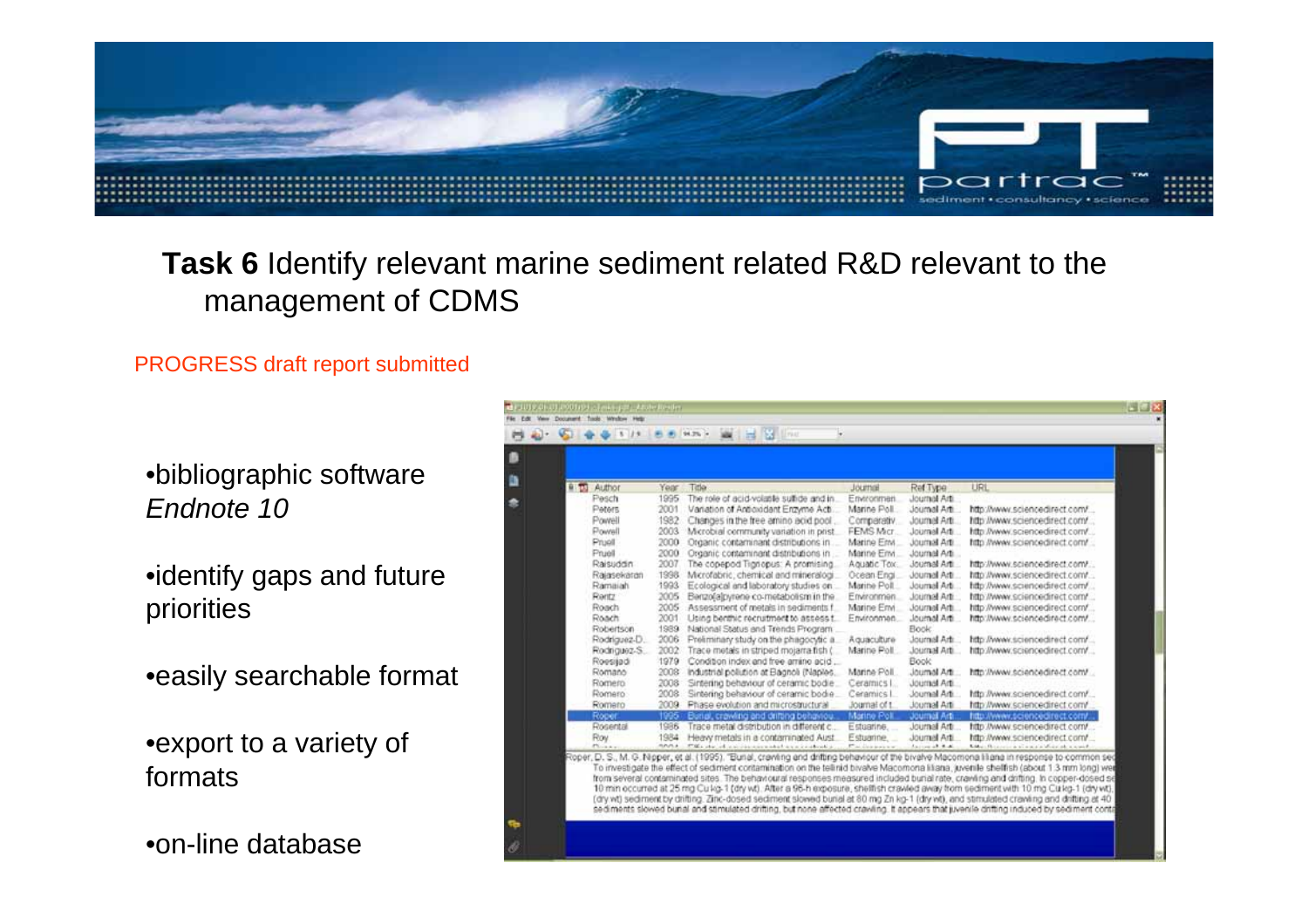

## INTEGRATION Analysis/Synthesis

- Just commenced
- Final Report to Defra end November-early December, 2009
- What is the problem? Incl. nature and extent of contamination, socioeconomic implications for potential areas of development.
- What are the potential options when addressing the problem? Incl. technical possibilities and the scenario of simply not developing where economics do not make viable.
- What are the considerations when determining the best option? Incl. cost, regulatory framework, liability, ownership.
- What are the pros and cons of each option? What is the recommended way forward?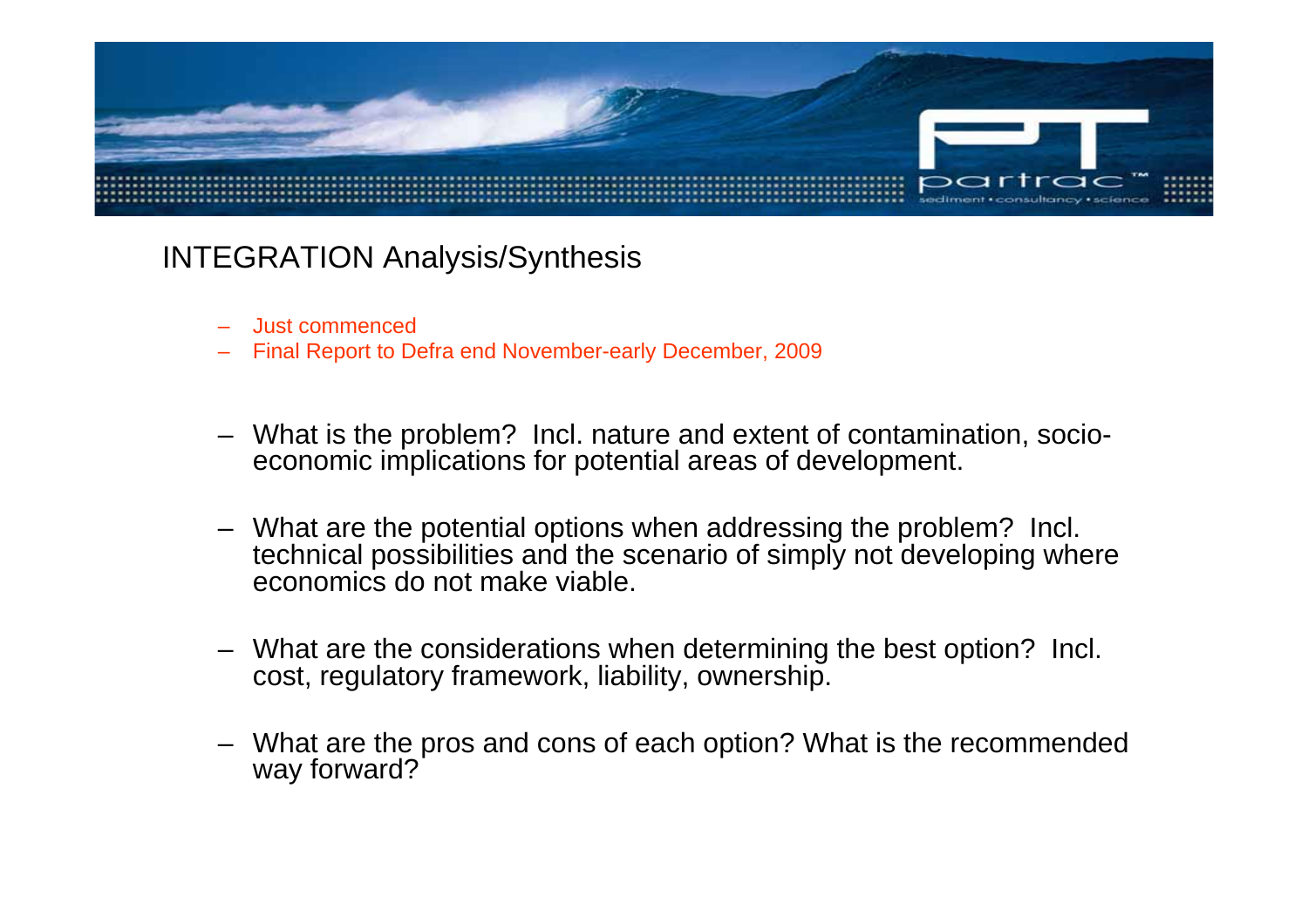

Done